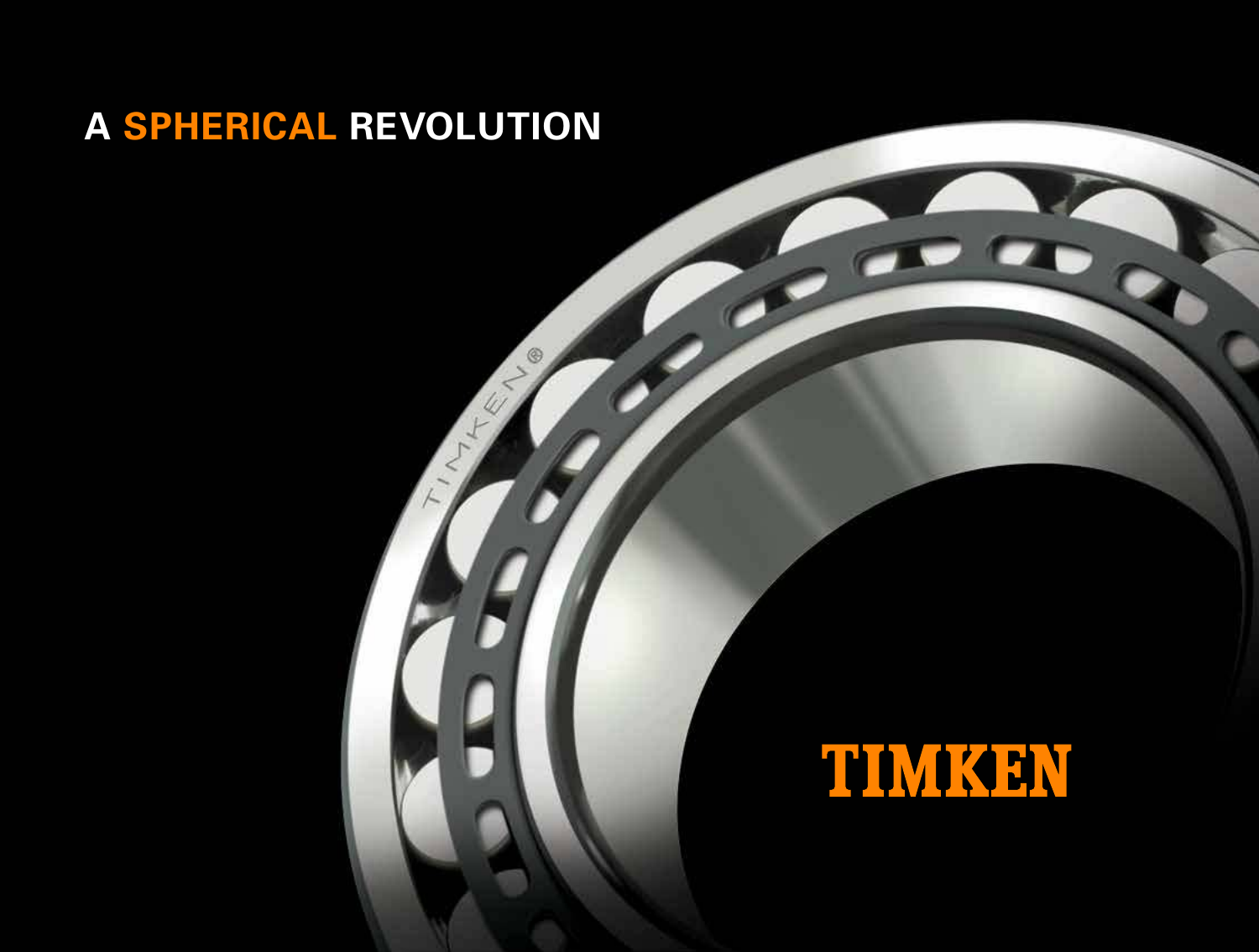

# CREATING A SMOOTHER OPERATION FOR YOU

**Timken is pioneering a** spherical revolution **with a** full bearing portfolio**,** global manufacturing consistency**,** local availability **and a** better design perfected over half a century.

More Strength. More Selection. More Savings**.**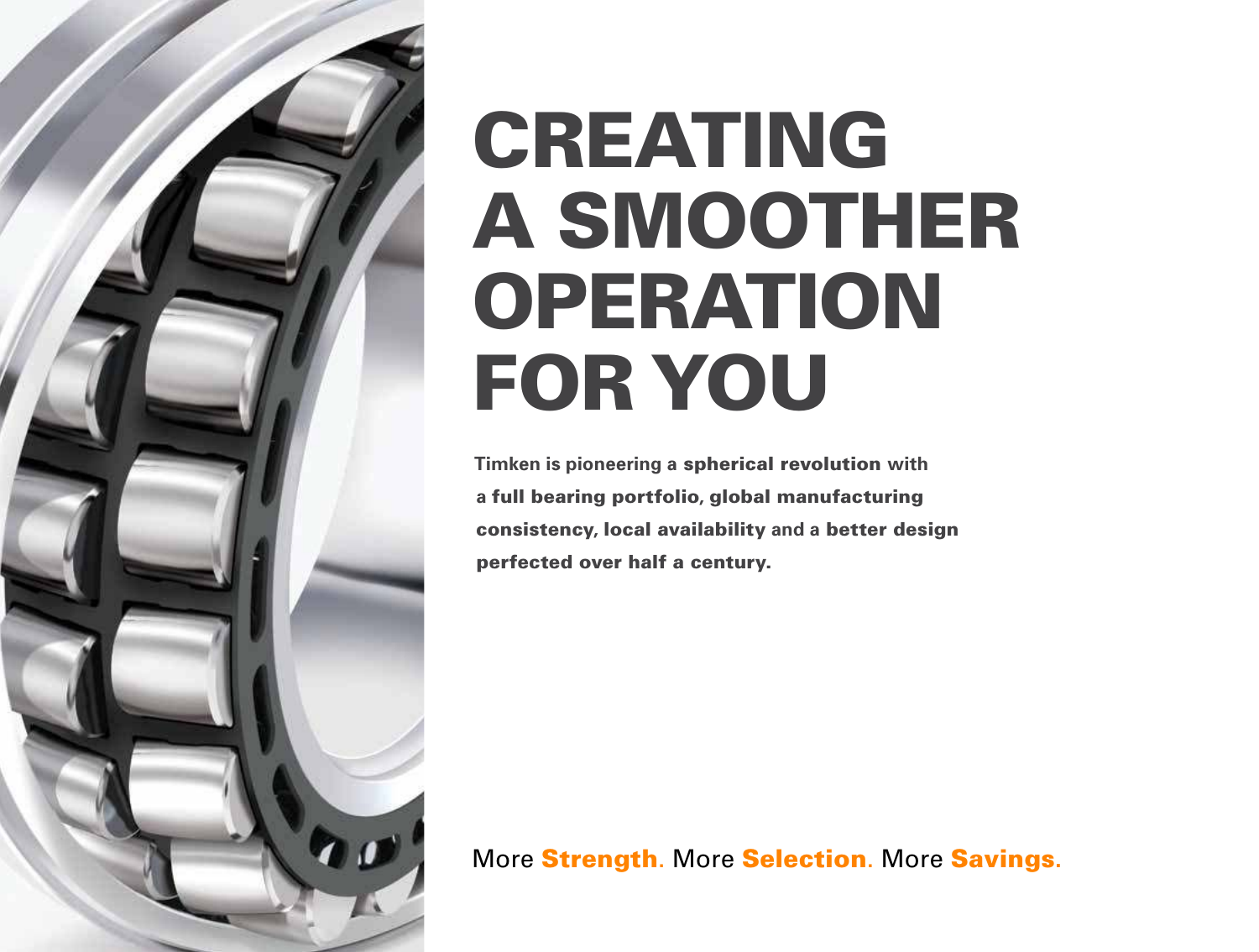## A LOT GOES INTO A TIMKEN® SPHERICAL ROLLER BEARING. A LOT COMES OUT OF IT.

**Less Friction** - Increase your bearing and lubrication life with lower operating temperatures—and reduce your stress level at work, too—with the widest selection of assembled bearings, components and accessories

**Greater Efficiency** - Increase uptime and help reach higher levels of productivity and profitability, thanks to industry-leading load capacity and thermal speed ratings

**Global Reach** - Find us anywhere, with 89 sales offices and 62 plants and service centers on 6 continents ready to serve you

**Regional Availability** - Get fast deliveries right to your doorstep with the backing of 23 distribution/shipping centers and more than 1,500 authorized distributors operating from 5,000 branch locations

**Moving Markets** - Every Timken engineer is connected by our global design system so we can share common standards when solving uncommon problems, from Gaffney, South Carolina to Chennai, India

**Staying True** - Global quality standards applied to every plant, without exception, ensure every bearing is made to the exact same level of accuracy and consistency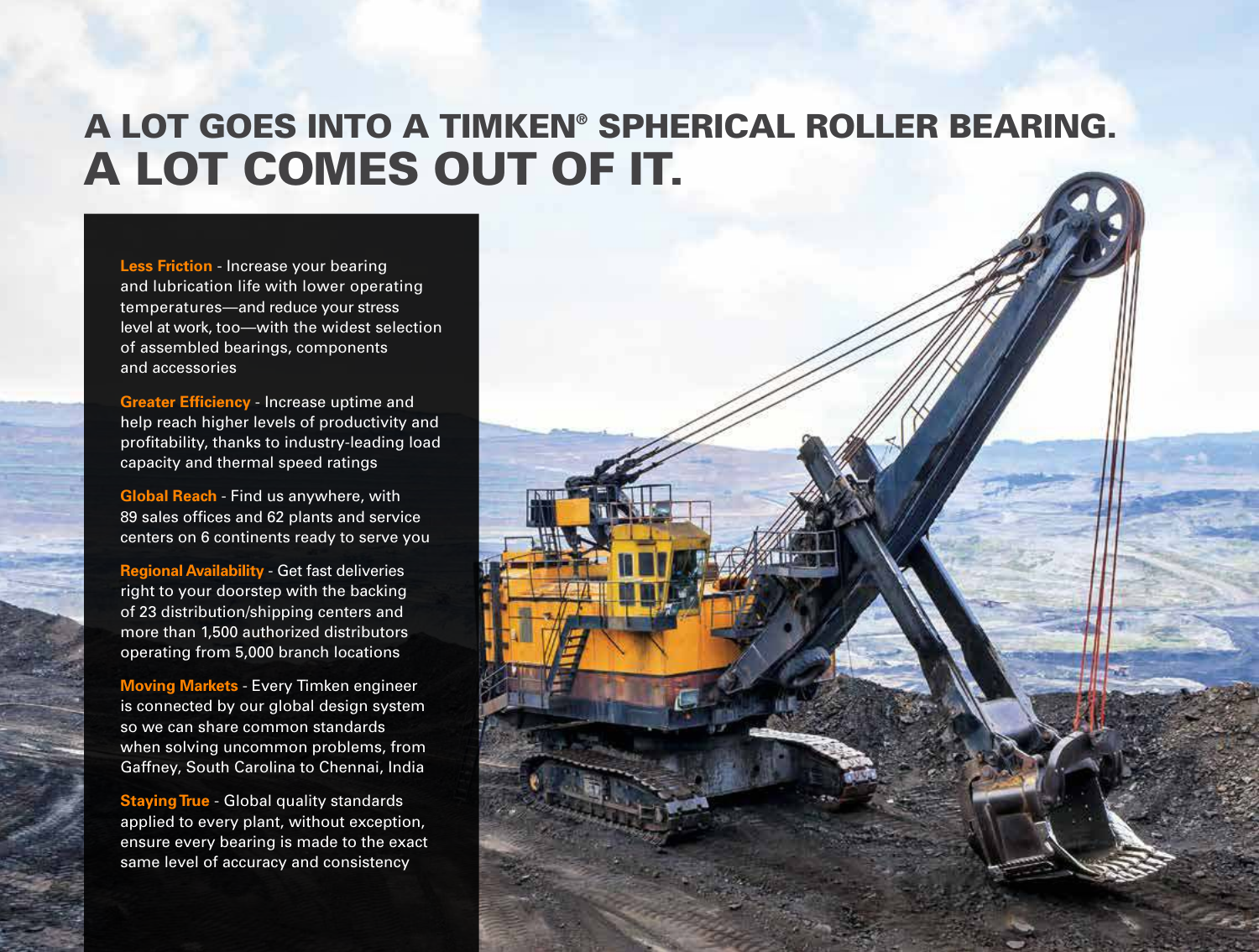# **ALL-AROUND** POWER

Stronger operations and results come from big product improvements. And big product improvements come from a collection of small innovations.

### High-Performance **Spherical Roller Bearings**



These features contribute to significantly **LONGER** BEARING LIFE:

#### **Better Load Distribution**

Improved profiles reduce internal stresses and optimize load distribution to minimize wear

#### **More Surface Area**

Longer rollers give you more surface area to carry the load, allowing you to do more and operate with higher loads

#### **Reduced Friction**

Enhanced surface finishes result in improved lube film, which avoids metal-to-metal contact to keep things running cooler

#### **Stronger Cages\***

Hardened steel cages deliver greater fatigue strength, increased wear resistance and tougher protection against shock and acceleration

\* Only Timken offers these features as standard on its entire spherical roller bearing line.

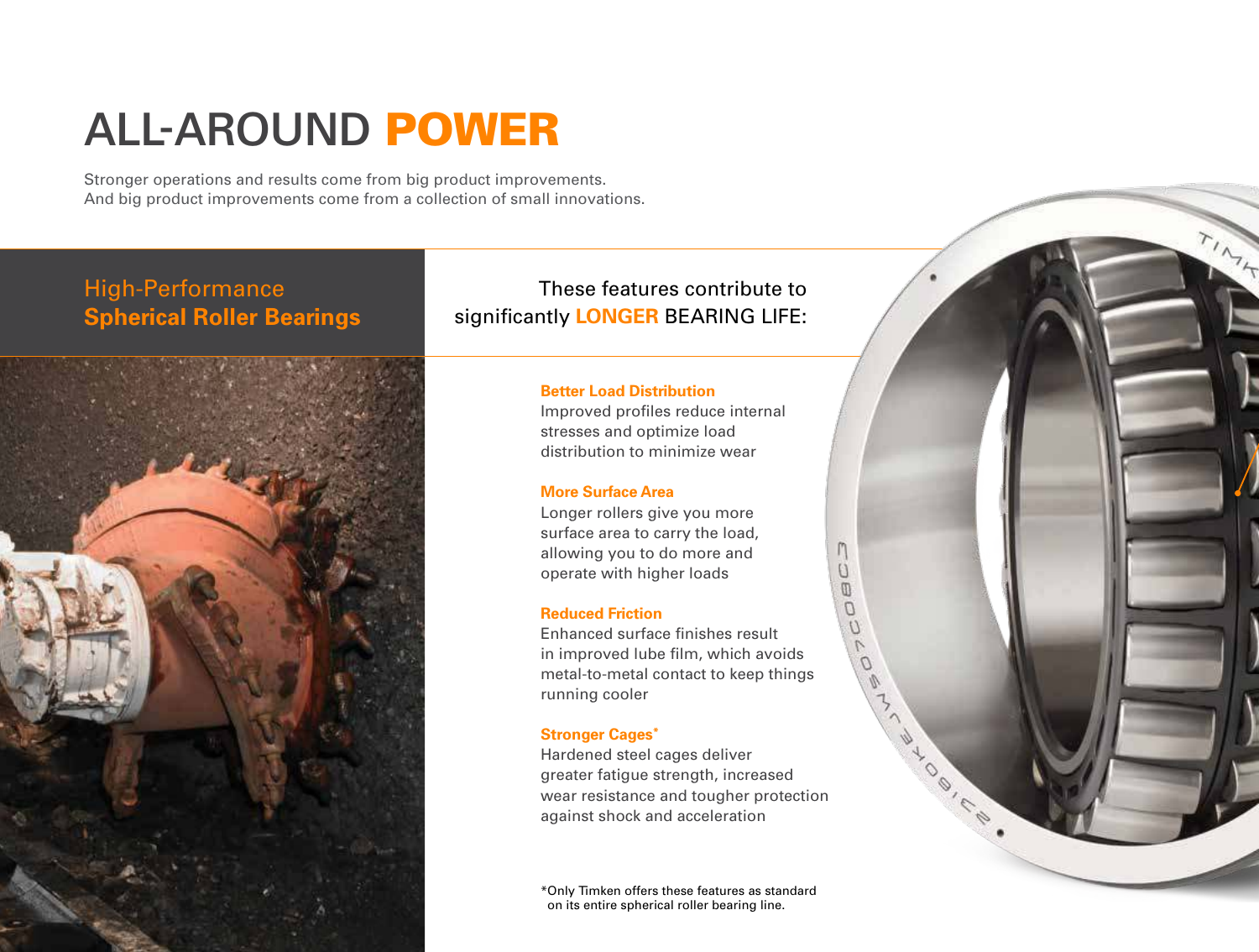**Optimized Efficiency - Eliminating the center guide ring also** reduces running torque up to 4%. Without a guide ring, less friction is created, meaning less energy is needed to move the bearing and keep it moving. This leads to improved efficiency.

### These features combine to greatly **EXTEND** LUBRICANT LIFE:

#### **Lower Operating Temperatures\***

Rollers are guided by cage pockets—not a center guide ring—which eliminates a friction point and can lead to operating temperatures 5˚C cooler, on average, than the competition

#### **Better Contaminant Purging\***

Unique slots in the cage face improve oil flow and purge more contaminants from the bearing to help optimize equipment uptime

#### Brass cages also are available in all sizes

#### **When to use brass?**

These bearings can deliver extra strength and durability in the most unrelenting conditions:

- Extreme shock/vibration
- High gravitational forces
- Minimal lubrication

### Real Revolutions



### Who: **Pellet Mill in Belgium** Focus: **Less Friction**

Softwood and pellet producer Belgian Industrie du Bois Vielsalm (IBV) replaced bearings in its roller shell position every 500 hours due to heavy loads, impacts and vibration. After installing Timken® spherical roller bearings, IBV reports a fivefold bearing life increase and operating temperatures that are 5˚C – 8˚C cooler than the competition.

The Result: IBV experiences fewer maintenance cycles and greater uptime in four of its pellet mills while reducing operating costs and increasing productivity.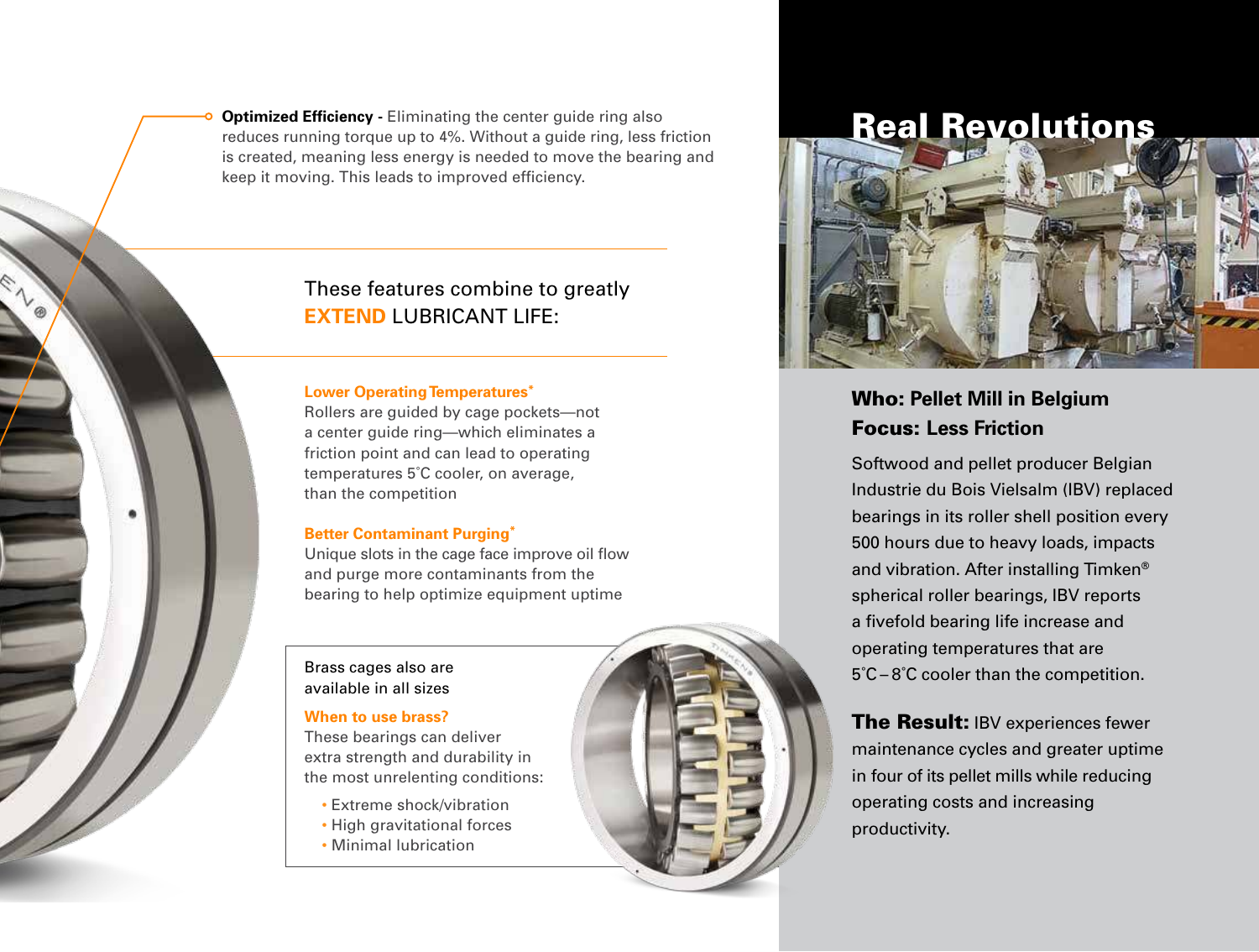# **ALL-AROUND** SOLUTIONS

Manage your spherical roller bearing needs more simply with an **unmatched range of choices** from one source. From **25mm to 1250mm bore**, Timken offers a comprehensive range of spherical roller bearing sizes in both **steel and brass cages** to meet the demanding requirements of the heavy-equipment industry.

#### **Our full line of spherical roller bearings includes coverage of all common sizes:**

**• Small bore** bore diameter 25mm to 240mm; <400mm outer ring diameter

**• Mid-size bore**

bore diameter 240mm to 440mm; 400mm to 600mm outer ring diameter

**• Large bore**

bore diameter >440mm;

Find the right part faster and perfect your spec with **30,000+ available modifications.** Source from regional warehouses across the world with **many parts stocked for immediate delivery.**



See the full lineup of spherical roller bearing solutions and accessories in our catalog. www.timken.com/spherical

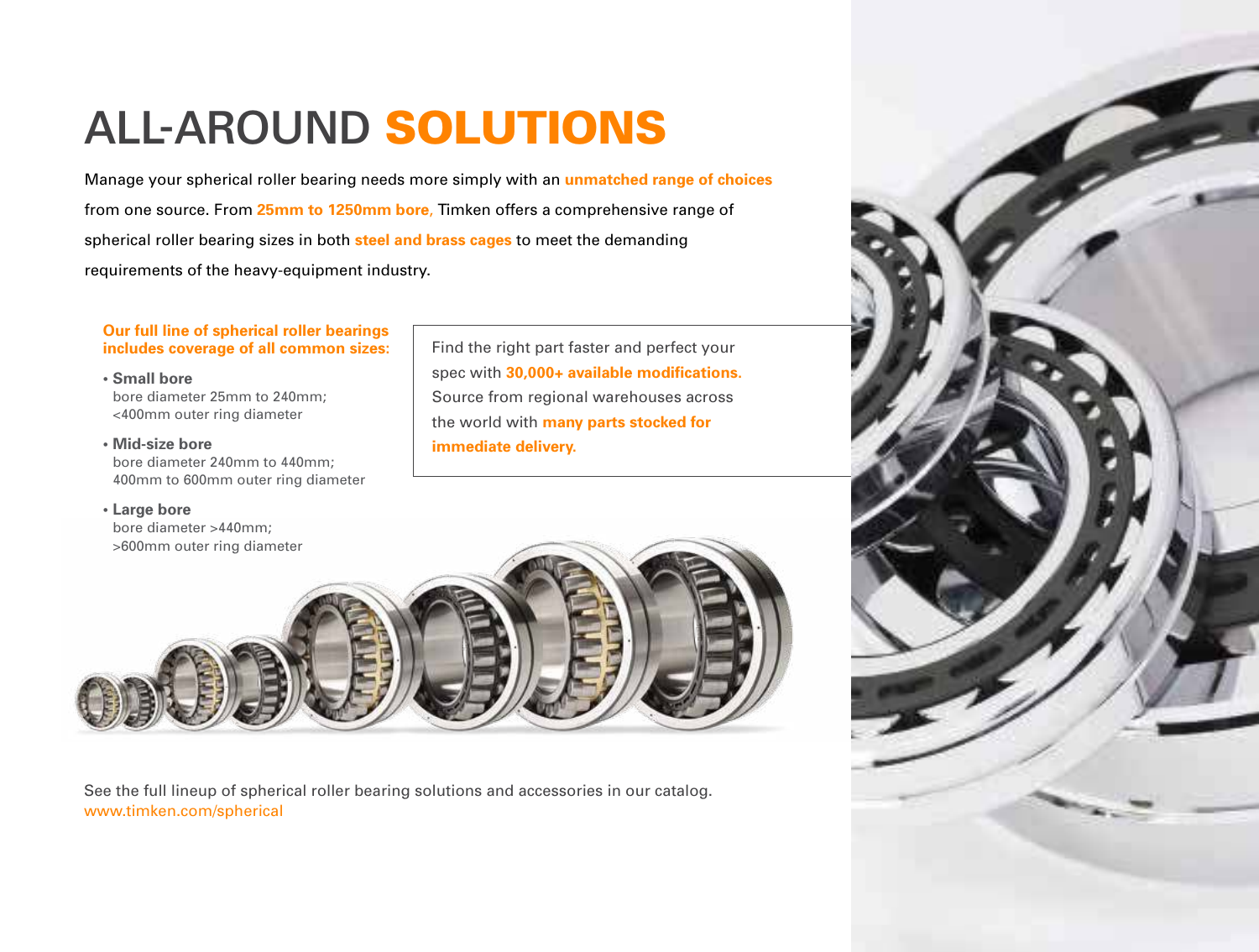# **ALL-AROUND** LONGER LIFE

**Geared Up for Savings.** What can **20 added months of bearing life** equal? Take an industrial gearbox for example. It means up to **10 fewer oil changes, 1 less rebuild** and **33% longer bearing life, saving about \$56,000\* .**

Longer Bearing Life + Extended Lubricant Life = **MORE PRODUCTIVITY More Productivity + Lower Cost of Ownership = BIGGER BOTTOM LINE** 

### Runs Cooler. Runs Longer.



Tested 22212 at 2700 rpm with a load ~25% of the dynamic capacity.

**Timken spherical roller bearings can run 5°C cooler,** on average, than the competition. That **increases lubricant life** and can mean **9% more bearing life.**

\* Over the life of the gearbox. Helical industrial gearbox w/100,000 Nm output torque; mixing unit: 17,500 lbs., 48" wide x 36" high x 100" long using either splash or pressure lubrication. Reference equipment manufacturer guidelines for recommended maintenance.